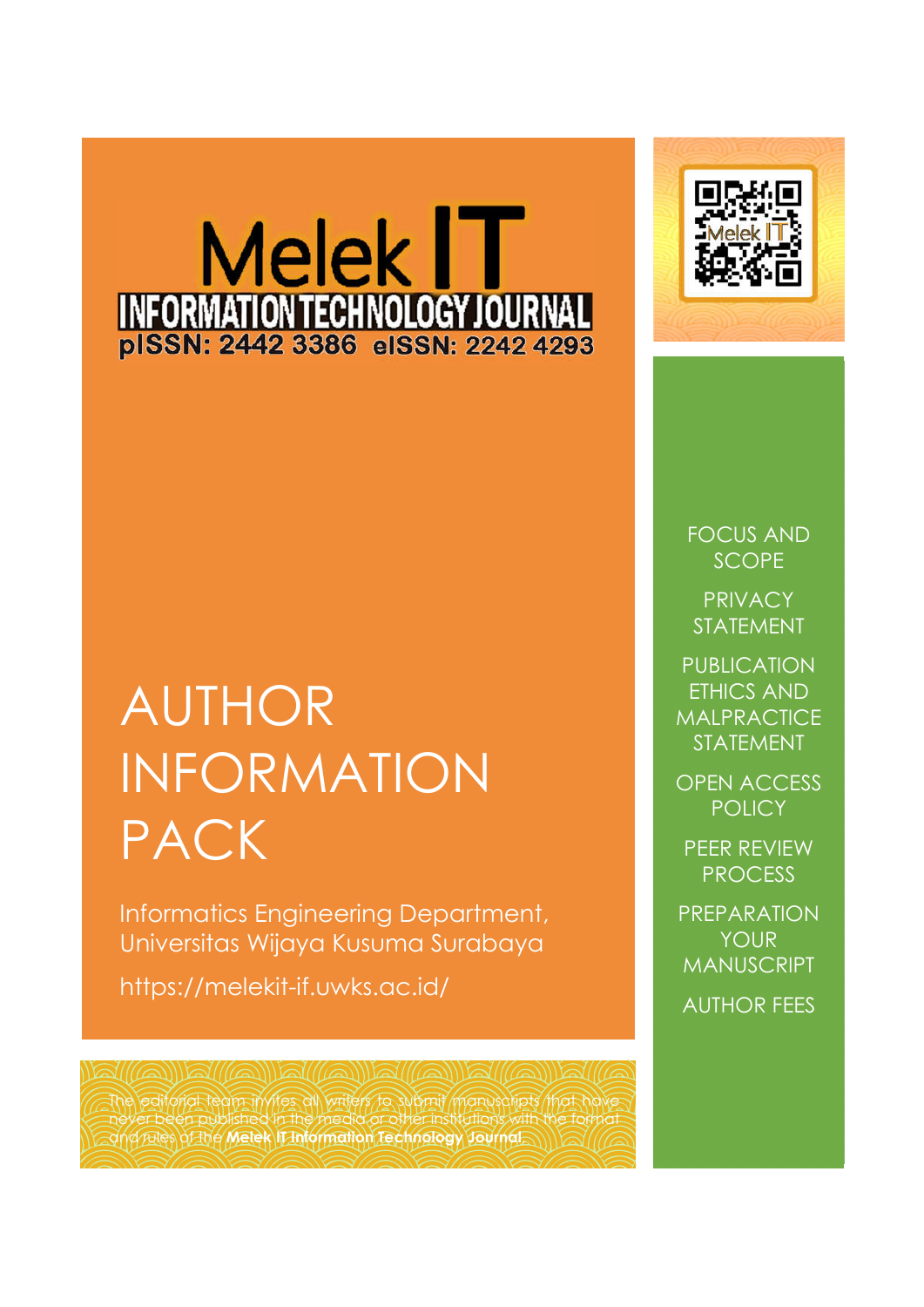# **About the Journal**

**MELEK IT Information Technology Journal** is a journal published by the Department of Informatics Engineering, Faculty of Engineering, Universitas Wijaya Kusuma Surabaya since 2012 with ISSN: 2252-9128 for print publication. In an effort to improve journal quality and agreement from the editors, a joint commitment to optimize the quality of the journal, so that at the beginning of 2015 it has obtained a *pISSN: 2442- 3386* for printed and *eISSN: 2442-4293* for electronic journals. ISSN submission is accompanied by several improvements ranging from the editor's structure, the scope of writing, vision, and the overall rules and ethics of scientific publication, each issue is 10 articles. The journal publishes between January-June and July-December, containing the paper raised from the results of research in the field of INFORMATION TECHNOLOGY

**Melek INFORMATION TECHNOLOGY JO** 

> **Author Information Pack**

**Melek IT - Information Technology Journal**

ISSN 2442-3386 (print) | 2442-4293 (online) *Organized by* Informatics Engineering Department *Published by* Universitas Wiajaya Kusuma Surabaya https://melekit-if.uwks.ac.id/ melekit@uwks.ac.id *(paper handling issues)* shofiya@uwks.ac.id , anang65@uwks.ac.id *(publication issues)*

The editorial team invites all writers to submit manuscripts that have never been published in the media or other institutions with the format and rules of the **Melek IT Information Technology Journal**.

*Last update: March 2021* 2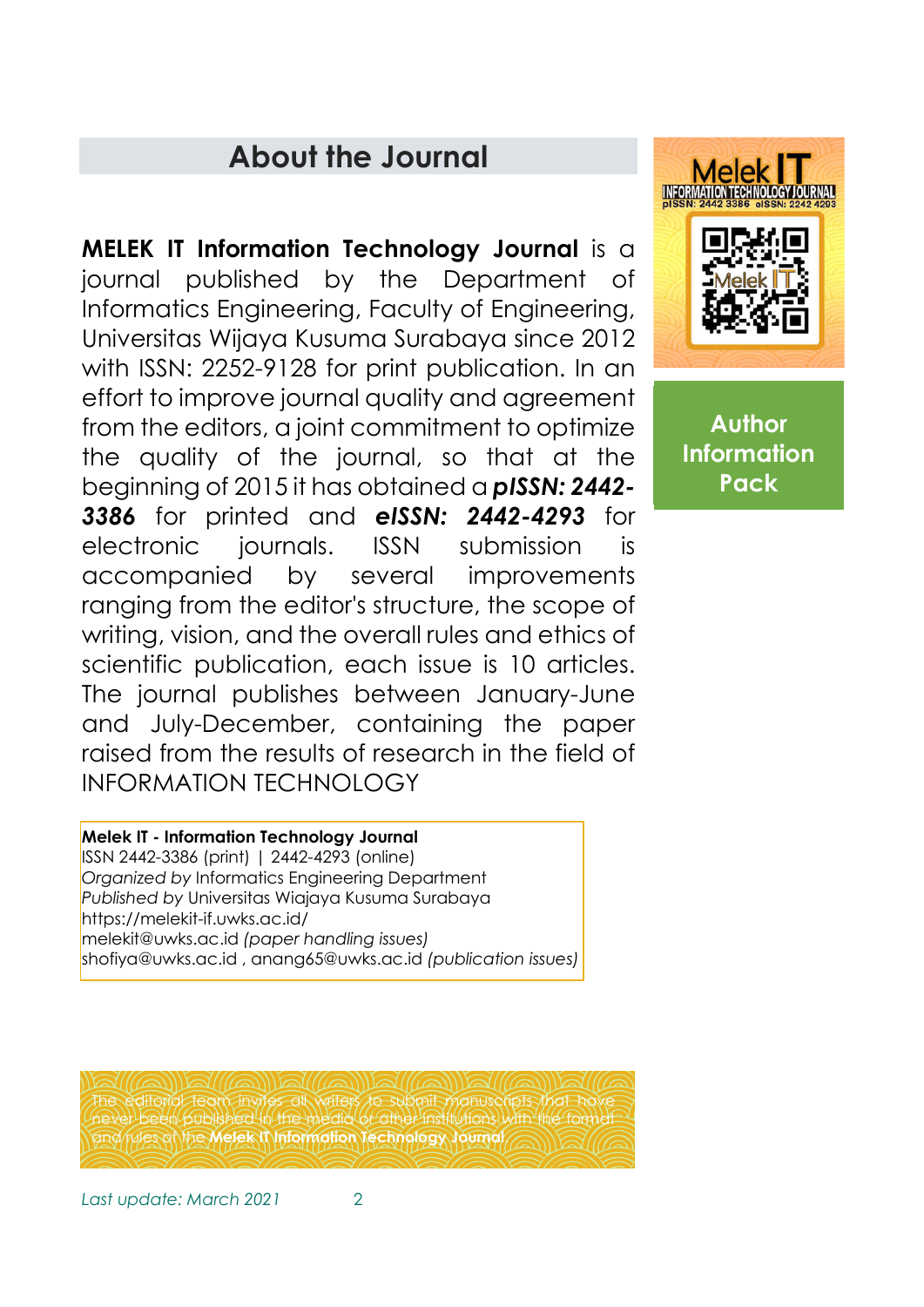# **Focus and Scope**

The Journal invites original articles and not simultaneously submitted to another journal or conference. The whole spectrum of Information Technology is welcome, which includes, but is not limited to Information System, Machine Learning & Soft Computing, Multimedia & Game Technology, Network & Security Optimization, Software Engineering, Mobile Computing Technology, IoT for Smart Technology, Artificial Intelligent Application, Computer Vision & Pattern Recognition.



**Author Information Pack**

# **Privacy Statement**

Melek IT Information Technology Journal is committed to maintaining your confidence and trust with respect to your privacy. This privacy policy explains how we collect, use and share your personal information.

#### **About our privacy policy**

This privacy policy applies to our websites, apps, and other services, including programs and events, that refer or link to this privacy policy (each, a "Service"). This policy may be supplemented by additional privacy statements, terms, or notices provided to you. The Melek IT Information Technology Journal company that owns or administers the Service,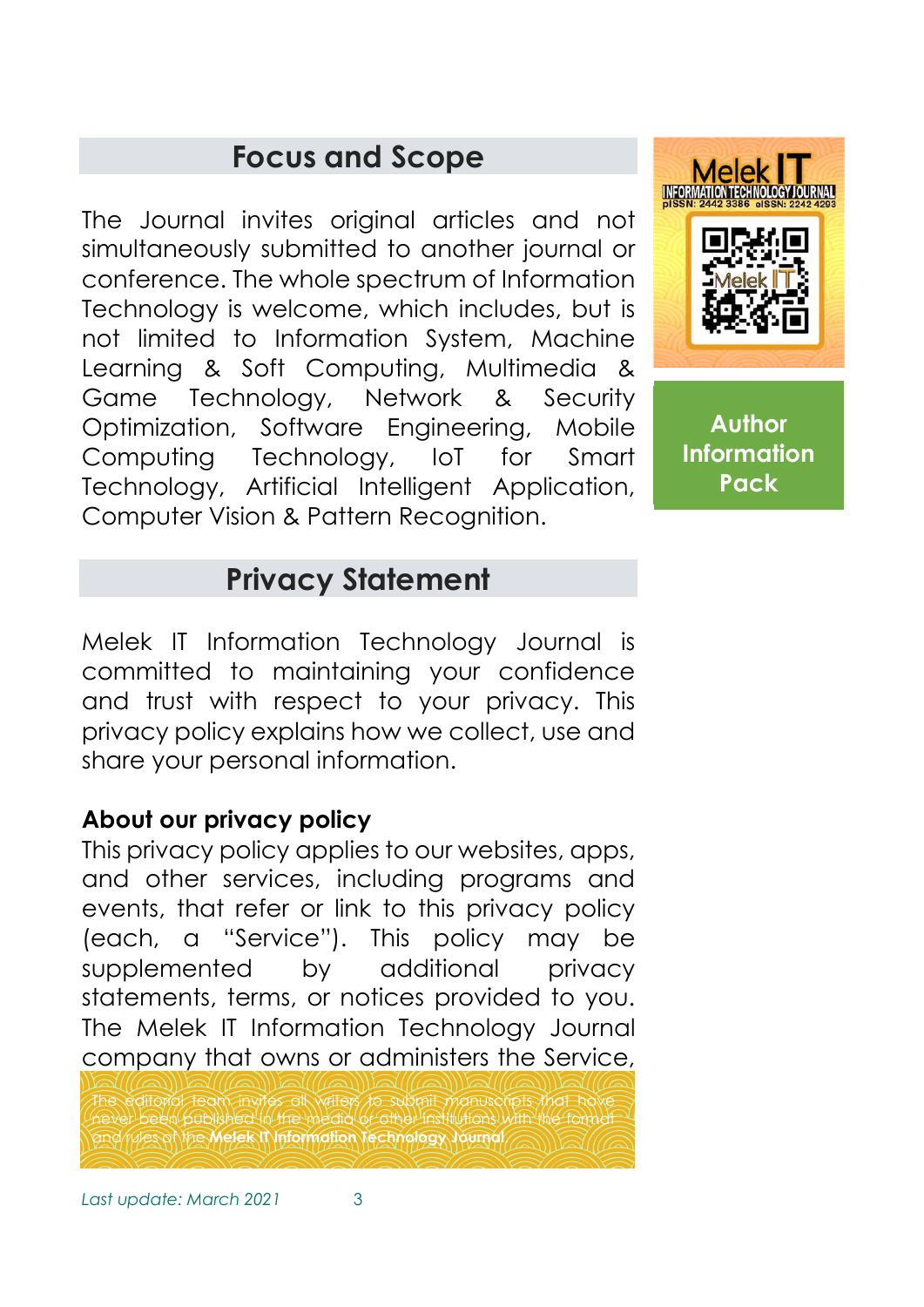as identified therein, is the primary controller of your personal information provided to, or collected by or for, the Service.

- *Information we collect*
- *How we use your information*
- *Sharing of your information*
- *Your personal account*
- *Administrator data*
- *Your communications preferences*
- *Accessing and updating your information*
- *Data retention*
- *Data security*
- *Changes*
- *Contact*

## **Information we collect**

We collect information about you in three ways: directly from your input, from third-party sources, and through automated technologies.

# *Information you provide to us*

The types of personal information that we collect directly from you depend on the content and features of the Service you use and how you otherwise interact with us and may include:

 Contact details, such as your name, email address, postal address, phone number, and social media handle (optional);

The editorial team invites all writers to submit manuscripts that have never been published in the media or other institutions with the format and rules of the **Melek IT Information Technology Journal**.

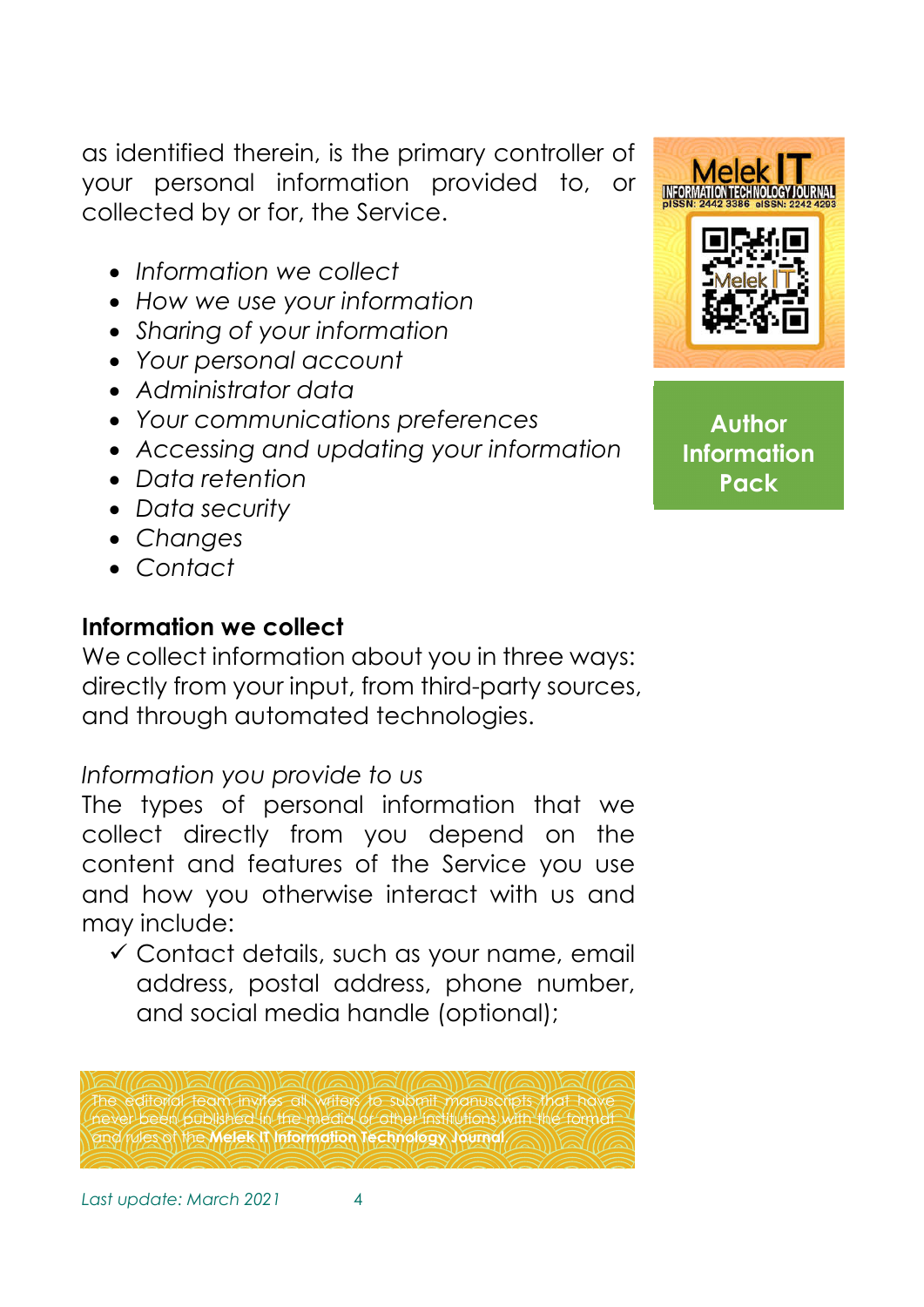- $\checkmark$  Account login credentials, such as usernames and passwords, password hints, and similar security information;
- $\checkmark$  Other account registration and profile information, including educational, professional, and other background information, such as your field of study, current position, practice area and areas of interests, gender, ORCID ID, and photo (optional);
- Content that you upload and share or store in your accounts, such as annotations, comments, contributions, and replies;
- Payment information, such as a credit or debit card number, and governmentissued ID numbers;
- $\checkmark$  Information that you communicate to us, such as questions or information you send to customer support;
- $\checkmark$  Data that you provide to us as part of interacting with the Service, such as your favorites and search queries; and/or
- Communications preferences, such as your preferred language and the frequency, type, and format of the alerts you sign up to receive.

## *Data from your institution*

We may obtain information about you from the institution with which you are employed or affiliated in order to activate and manage your





**Author Information Pack**

*Last update: March 2021* 5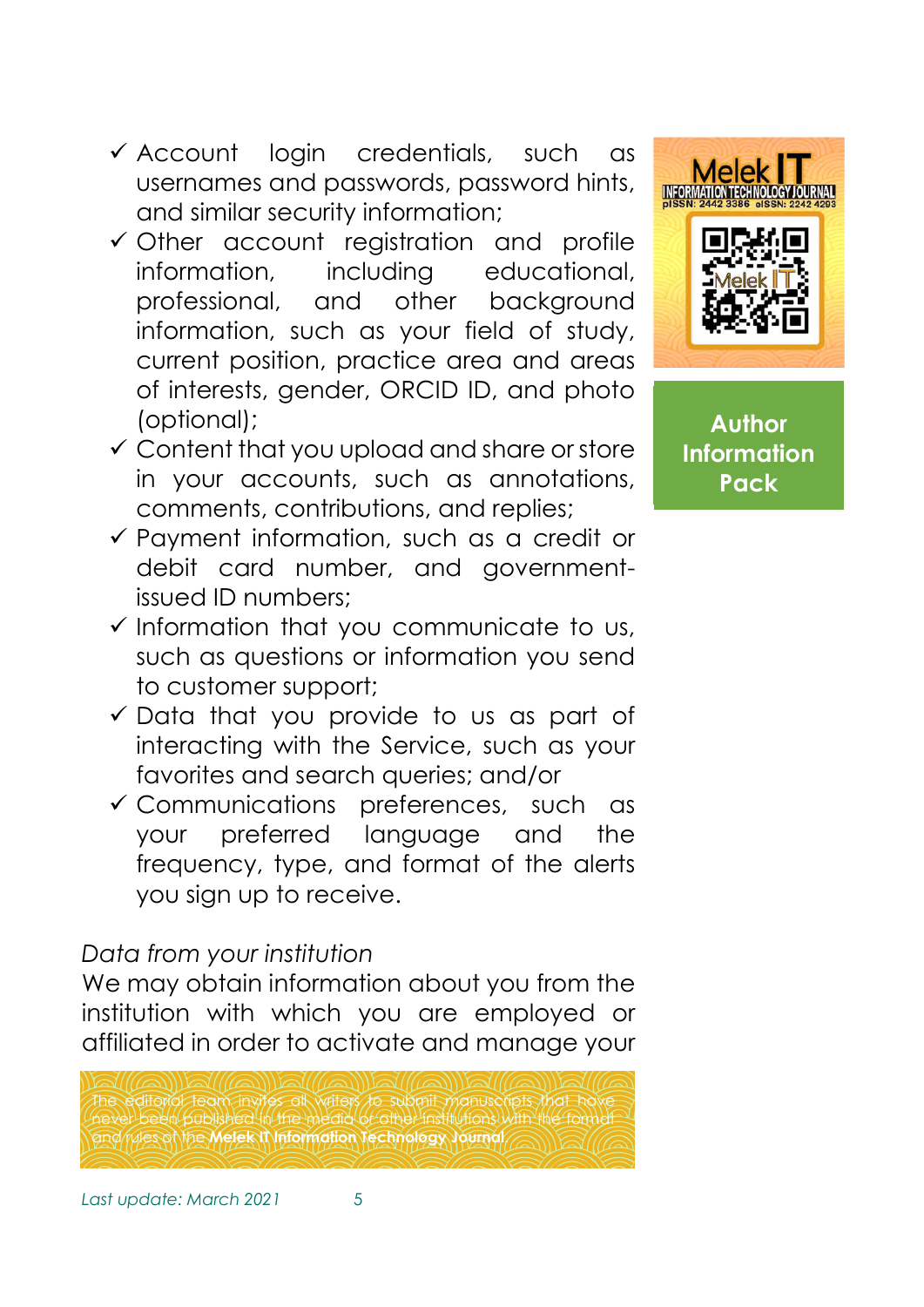access to and use of the institution's subscription to the Service, including:

- Contact details, such as your name and institutional email address, postal address, and phone number;
- Other account registration information, such as job title; and/or
- $\checkmark$  Institutional user ID.

# *Data from other sources*

We also may obtain contact details and other information about you from other entities within RELX and from third parties, including:

- $\checkmark$  Social networks when that you grant permission to the Service to access your data on one or more networks;
- $\checkmark$  Service providers that help us determine a location in order to customize certain products to your location;
- $\checkmark$  Partners with which we offer co-branded services or engage in joint marketing activities; and/or
- Publicly available sources and data suppliers from which we obtain data to validate or supplement the information we hold and to support the Service.

## *Device and usage data*

The Service may automatically collect information about how you and your device interact with the Service, such as:

he editorial team invites all writers to submit manuscripts that have never been published in the media or other institutions with the format and rules of the **Melek IT Information Technology Journal**.

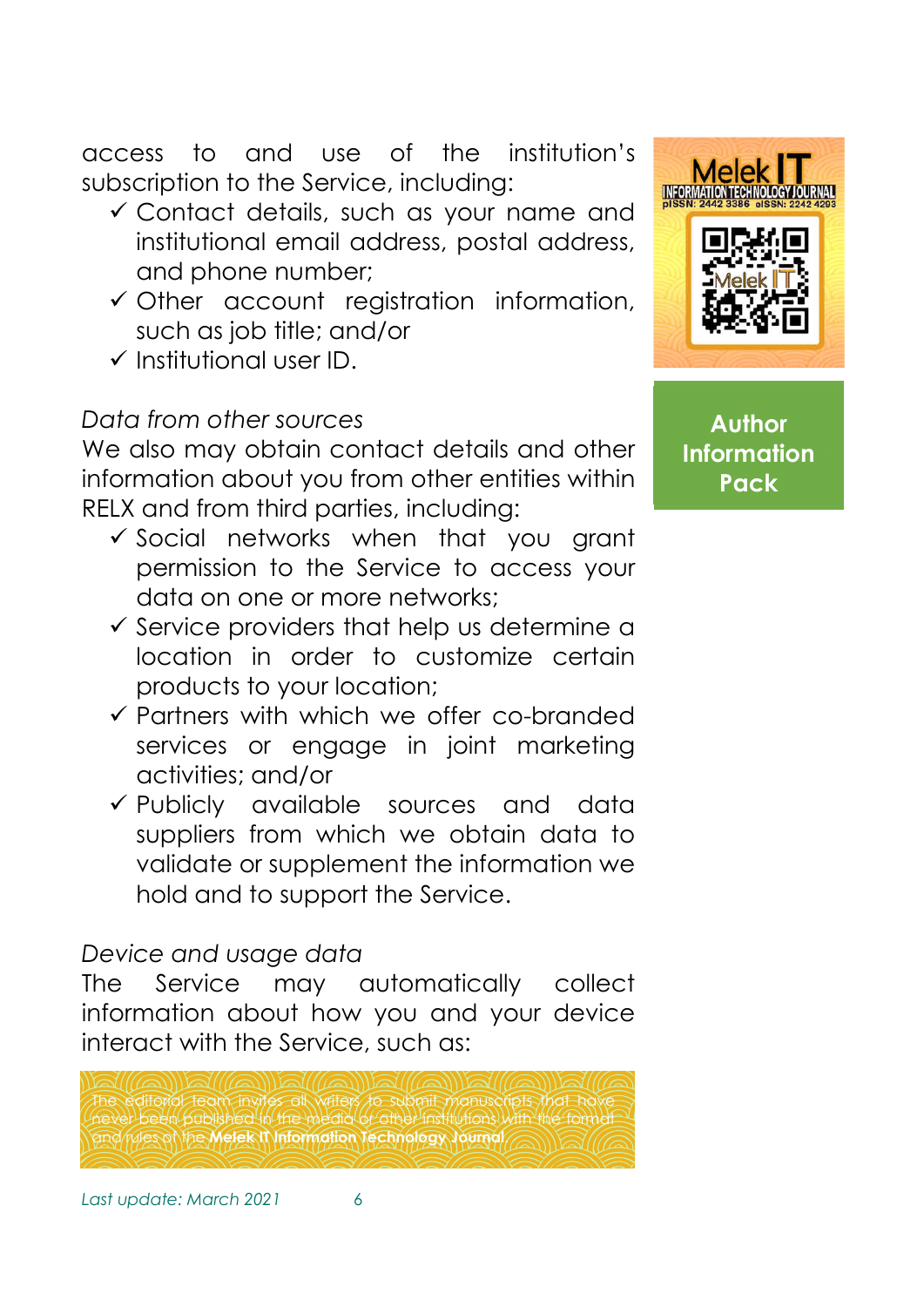- Computer, device and connection information, such as IP address, browser type, and version, operating system and other software installed on your device, unique device identifier and other technical identifiers, error reports, and performance data;
- $\checkmark$  Usage data, such as the features you used, the settings you selected, URL clickstream data, including date and time stamp and referring and exit pages, and pages you visited on the Service;
- For educational Services, the course modules and test questions you view, answer, or complete; and/or
- $\checkmark$  For location-aware Services, the physical location of your device.

We collect this data through our servers and the use of cookies and other technologies. You can control cookies through your browser's settings and other tools. However, if you choose to block certain cookies, you may not be able to register, login, or access certain parts or make full use of the Service. For more details, visit the cookie notice of the Service.

#### **How we use your information**

We are committed to delivering a relevant and useful experience to you. Depending on how

The editorial team invites all writers to submit manuscripts that have never been published in the media or other institutions with the format and rules of the **Melek IT Information Technology Journal**.



**Author Information Pack**

*Last update: March 2021* 7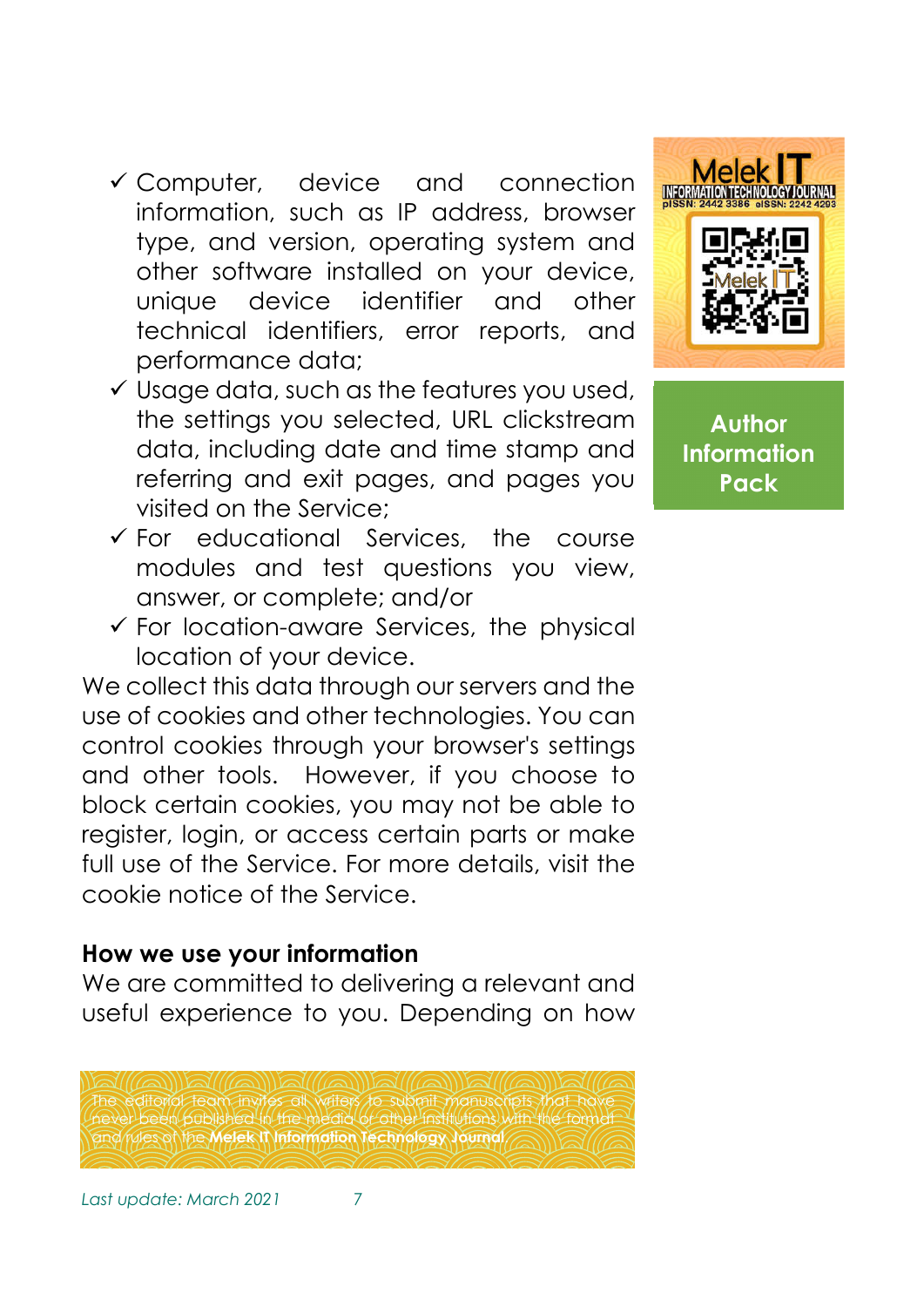you interact with us and the Service, we use your personal information to:

- $\checkmark$  Provide, activate and manage your access to and use of the Service;
- Process and fulfill a request, order, download, subscription, or other transaction;
- $\checkmark$  Offer you customized content and other personalization to make the Service more efficient for you and more relevant to your interests and geography;
- $\checkmark$  Enhance and improve the Service, such as add new content and features;
- $\checkmark$  Notify you about changes, updates, and other announcements related to the Service;
- $\checkmark$  Deliver targeted advertisements, promotional messages, and other information related to the Service and to your interests;
- $\checkmark$  Provide technical, product, and other support and help to keep the Service working, safe and secure; and/or
- $\checkmark$  Identify usage trends and develop data analysis, including for the purposes of research, audits, reporting, and other business operations, such as paying royalties and license fees to third-party content providers, determine the effectiveness of our promotional campaigns, evaluate our business

The editorial team invites all writers to submit manuscripts that have never been published in the media or other institutions with the format and rules of the **Melek IT Information Technology Journal**.

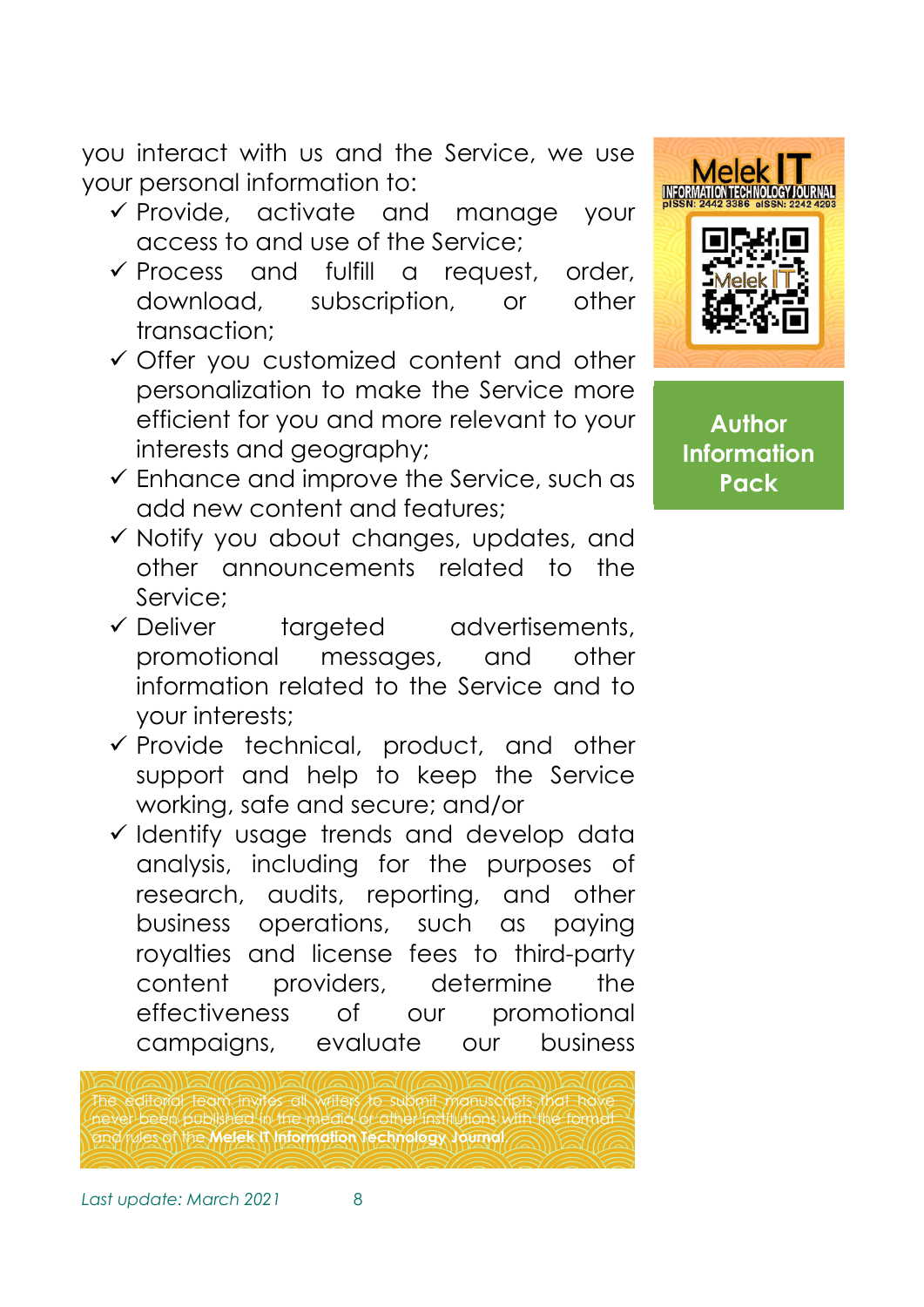performance, or in other ways pursuant to a customer agreement.

We may also use your personal information to:

- $\checkmark$  Respond to your requests, inquiries, comments, or concerns;
- $\checkmark$  Invite you to submit or review manuscripts or otherwise participate in our publishing programs;
- $\checkmark$  issue payments and statements, such as royalties and editorial fees;
- Conduct and administer user testing and surveys as well as sweepstakes, competitions, and similar promotions;
- $\checkmark$  Provide you with relevant promotional messages and other information about products, events, and services of ours, our group companies, and third parties such as societies and sponsors;
- $\checkmark$  Enhance and improve our products, events, and services and develop new ones; and/or
- $\checkmark$  Comply with our legal obligations, resolve disputes and enforce our agreements.

# **Sharing of your information**

We share your personal information in the following ways and contexts.

## *Your institution*

If you access the Service through a subscription administered by your institution, your personal

The editorial team invites all writers to submit manuscripts that have never been published in the media or other institutions with the format and rules of the **Melek IT Information Technology Journal**.

*Last update: March 2021* 9

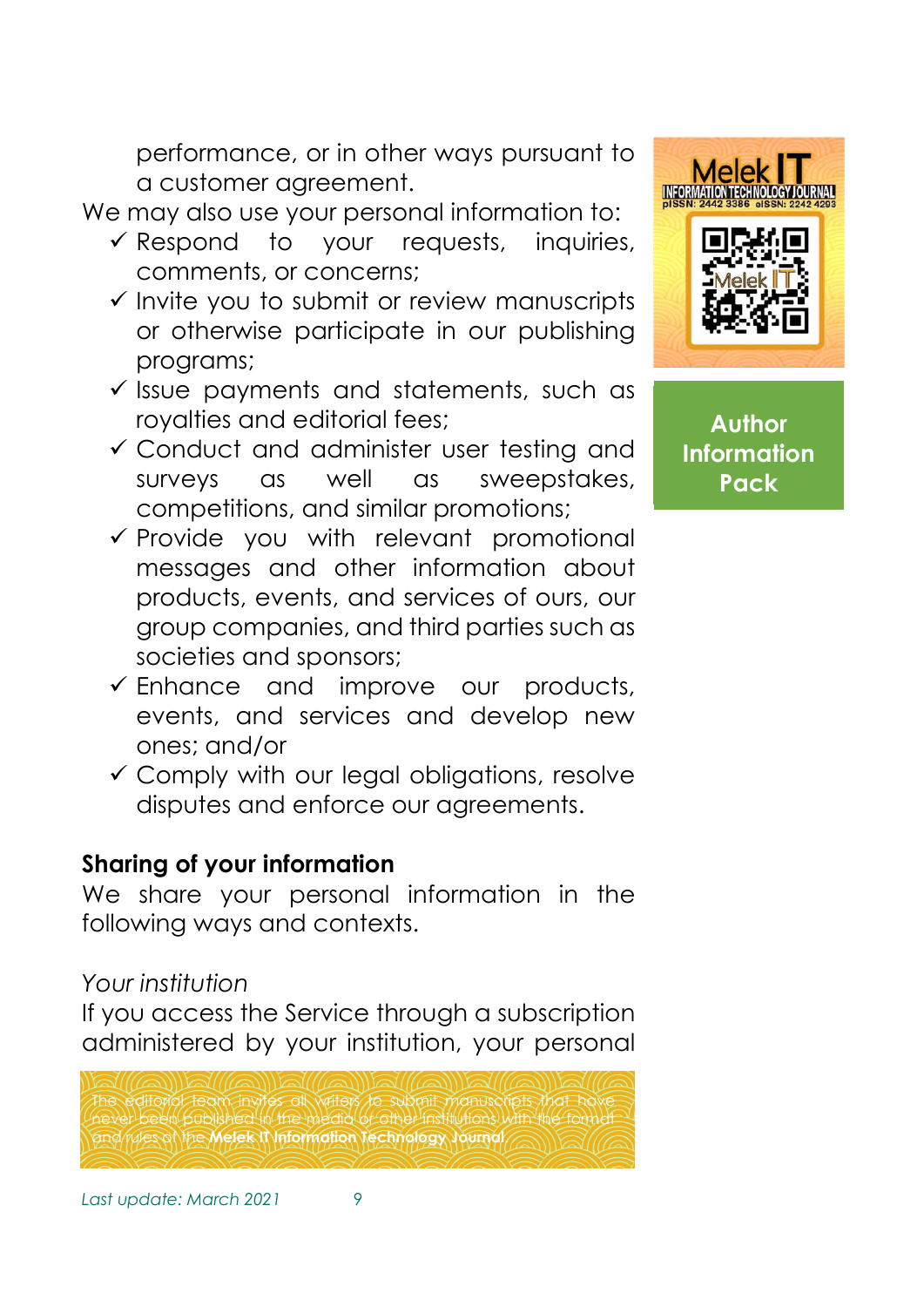information and certain usage data gathered through the Service, such as the number of items you downloaded, any fee-based items you accessed, and test scores, may be accessed by or shared with the administrators authorized by your institution for the purposes of usage analysis, subscription management, course management, and testing and remediation. If your institution is a corporation or other business entity, additional usage data, such as the types of records you viewed and the number of searches you ran, also may be shared for the purposes of cost attribution and departmental budgeting.



**Author Information Pack**

We may also disclose to your institution or other third parties non-personally identifiable information, such as anonymous usage data reports and aggregated information, subject to any applicable legal or contractual obligations.

*Our group companies and service providers* Depending on the Service provided, we share your personal information with our:

 $\checkmark$  Affiliates, trading names and divisions within the Melek IT group of companies (for a list, visit https://melekitif.uwks.ac.id/supportby) and certain RELX companies that provide technology, customer service and other shared services functions; and/or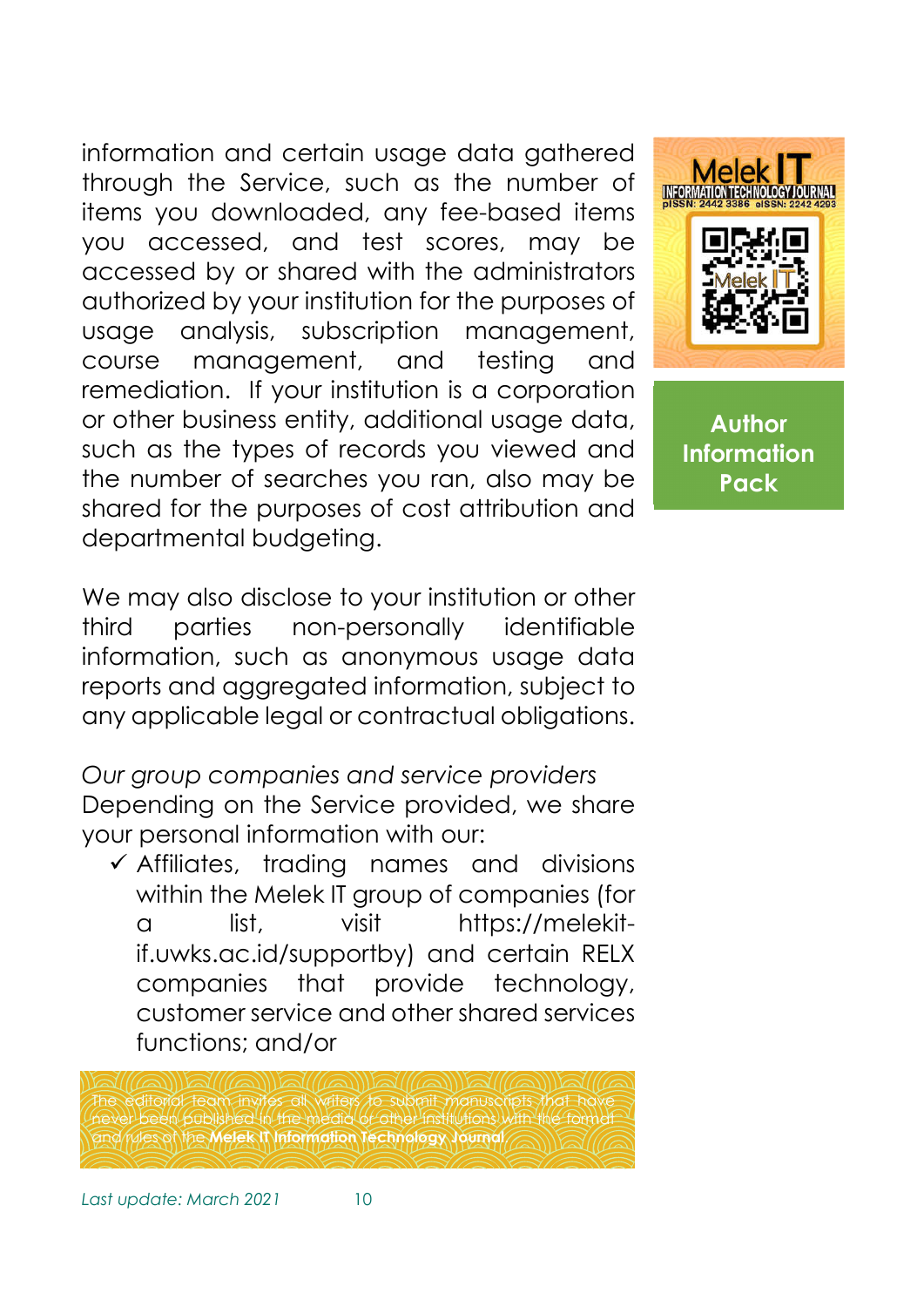$\checkmark$  Suppliers and service providers, including editors, reviewers, payment processors, customer support, email service providers, access and authentication service providers, event venues and service providers, mailing houses, shipping agents, and IT service providers;

to process the information as necessary to provide the Service, complete a transaction, or fulfill your request or otherwise on our behalf based on our instructions and in compliance with this privacy policy and any other appropriate confidentiality and security measures.



**Author Information Pack**

#### *Your choices*

We may also share your personal information with our group companies and with sponsors, joint venture partners, and other third parties, including entities for which we are acting as an agent, licensee, application host, or publishers, such as societies, that wish to send you information about their products and services that may be of interest to you as determined by your choices in managing your communications preferences and other settings.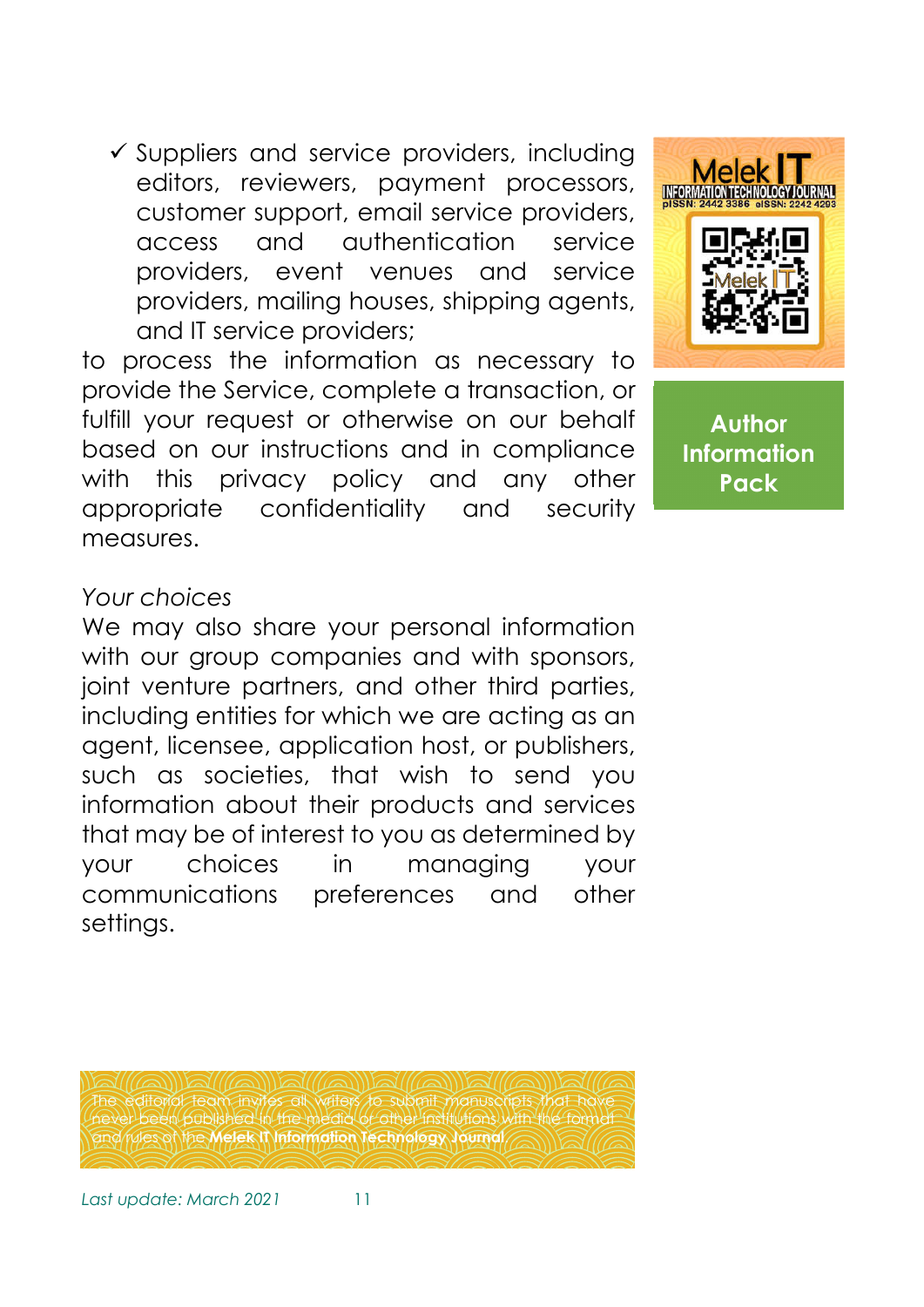The Service may let you post and share personal information, comments, messages, materials, and other content. Any such information that you disclose publicly or in discussion fora in the Service may be collected and used by others, may be indexed by search engines, and might not be able to be removed. Please be careful when disclosing personal information in these public areas.

#### *Legal reasons*

We also will disclose your personal information if we have a good faith belief that such disclosure is necessary to:

- $\checkmark$  meet any applicable law, regulation, legal process, or other legal obligation;
- $\checkmark$  detect, investigate and help prevent security, fraud, or technical issues; and/or
- $\checkmark$  protect the rights, property, or safety of Melek IT Information Technology Journal , our users, employees, or others;

and as part of a corporate transaction, such as a transfer of a journal or other assets to or an acquisition by or a merger with another company.

## **Your personal account**

If you create a personal user account on ScienceDirect, Scopus, Mendeley, ClinicalKey, or another Service listed here, you can sign in with the same credentials to all of them.

The editorial team invites all writers to submit manuscripts that have never been published in the media or other institutions with the format and rules of the **Melek IT Information Technology Journal**.

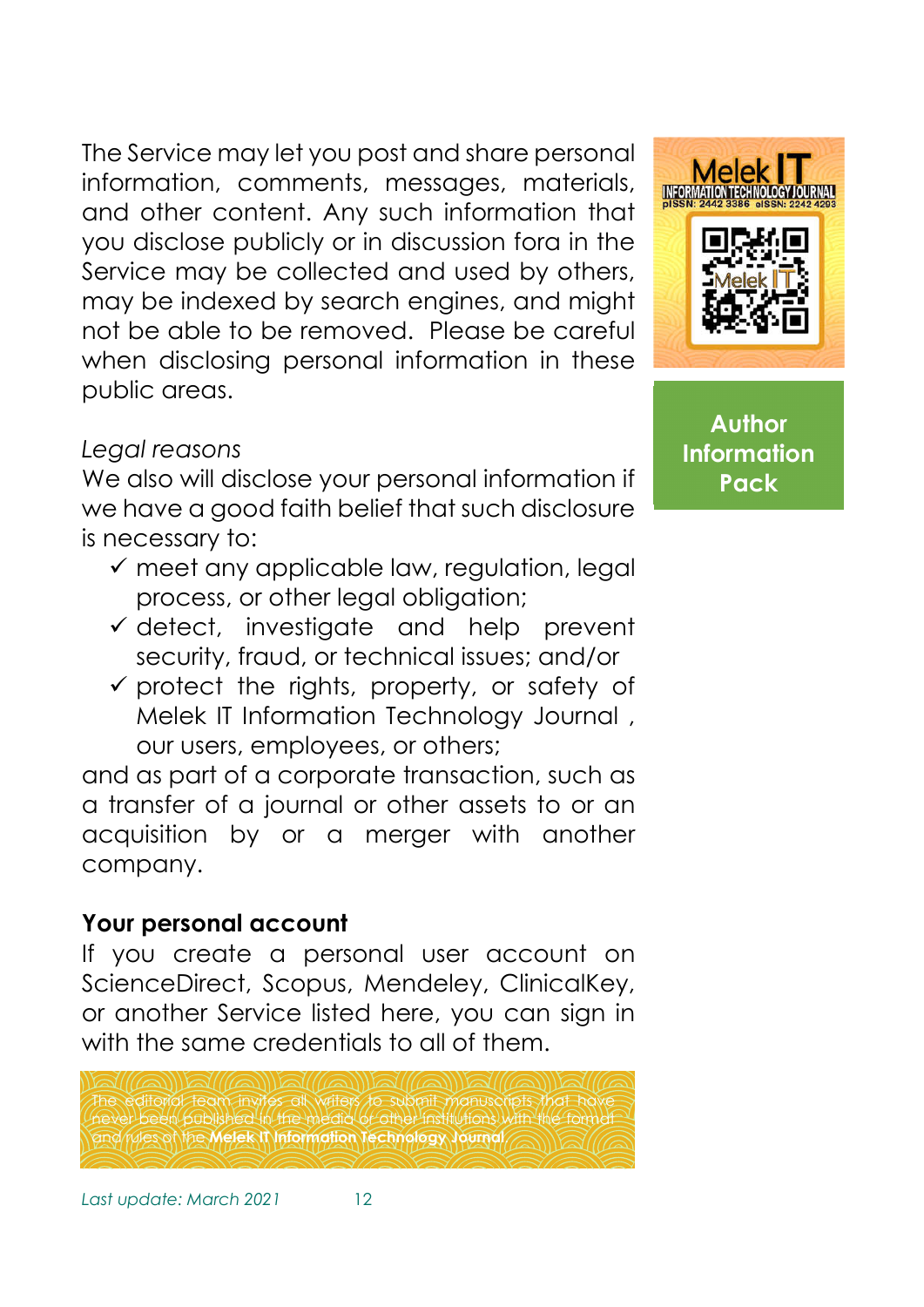We will share your usage activity, preferences, and other information amongst these and related Melek IT Information Technology Journal services, to help you improve your productivity. For example, ScienceDirect may recommend better content for you based on your Mendeley library content and the abstracts you read on Scopus, and Mendeley may present you a better-tailored content feed based on your ScienceDirect and Scopus activity.

#### **Administrator data**

If you are an administrator of an institution with a subscription to a Service, we will use your details to communicate with you about your institution's subscription and related services. If you supply us contact information of your colleagues, we may include a reference to you when we contact those individuals with communications about the Service.

## **Your communications preferences**

You can customize and manage your communications preferences and other settings when you register with the Service, by updating your account features and preferences, by using the "opt-in/out" or subscribe/unsubscribe mechanisms or other means provided within the communications that you receive from us or by contacting us.

The editorial team invites all writers to submit manuscripts that have never been published in the media or other institutions with the format and rules of the **Melek IT Information Technology Journal**.

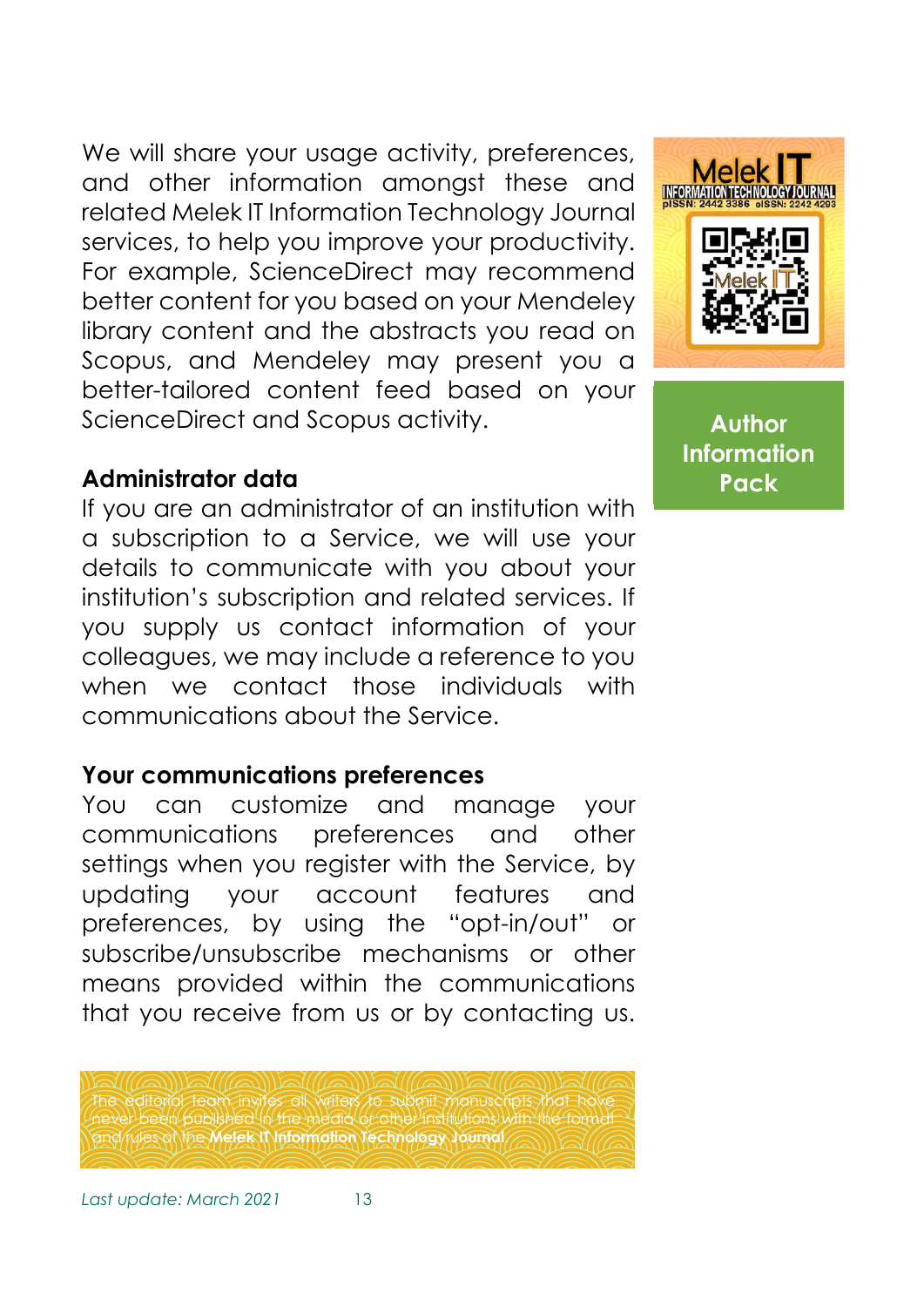We reserve the right to notify you of changes or updates to the Service whenever necessary.

## **Accessing and updating your information**

The Service may allow registered users to directly access their account information and make corrections or updates at any time.

Keeping such information up to date is solely the responsibility of the user. Registered users may also close their account directly through the Service or by contacting the Service's customer support.

You have the right under European and certain other privacy and data protection laws, as may be applicable, to request free of charge:

- $\checkmark$  Access to and correction and deletion of your personal information;
- Restriction of our processing of your personal information, or to object to our processing; and/or
- $\checkmark$  Portability of your personal information.

If you wish to exercise any of these rights, please contact us at the bottom of the pages. We will respond to your request consistent with applicable laws. To protect your privacy and security, we may require you to verify your identity. You may designate an authorized agent to make a request on your behalf subject to proof of identity and authorization.

The editorial team invites all writers to submit manuscripts that have never been published in the media or other institutions with the format and rules of the **Melek IT Information Technology Journal**.

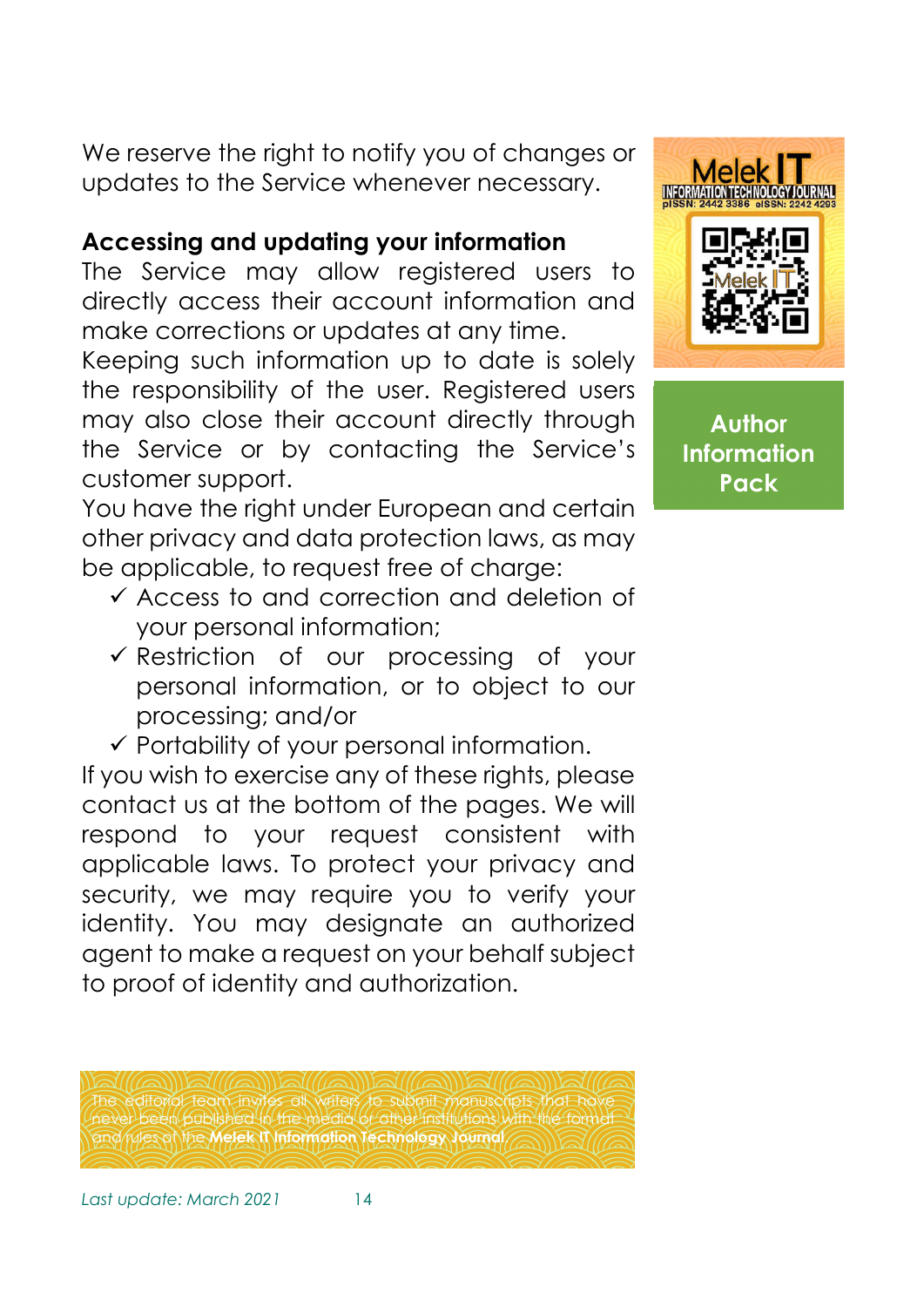#### **Data retention**

We retain your personal information for as long as necessary to provide the Service and fulfill the transactions you have requested, or for other essential purposes such as complying with our legal obligations, maintaining business and financial records, resolving disputes, maintaining security, detecting and preventing fraud and abuse, and enforcing our agreements.

#### **Data security**

We take precautions to safeguard your personal information against loss, theft, and misuse, and unauthorized access, disclosure, alteration, and destruction through the use of appropriate technical and organizational measures.

#### **Changes**

We will update this privacy policy from time to time. Any changes will be posted on this page with an updated revision date. If we make any material changes, we will provide notice through the Service or by other means.

## **Contact**

If you have any questions, comments, complaints, or requests regarding this privacy policy or our processing of your information, please contact the Melek IT Information

The editorial team invites all writers to submit manuscripts that have never been published in the media or other institutions with the format and rules of the **Melek IT Information Technology Journal**.

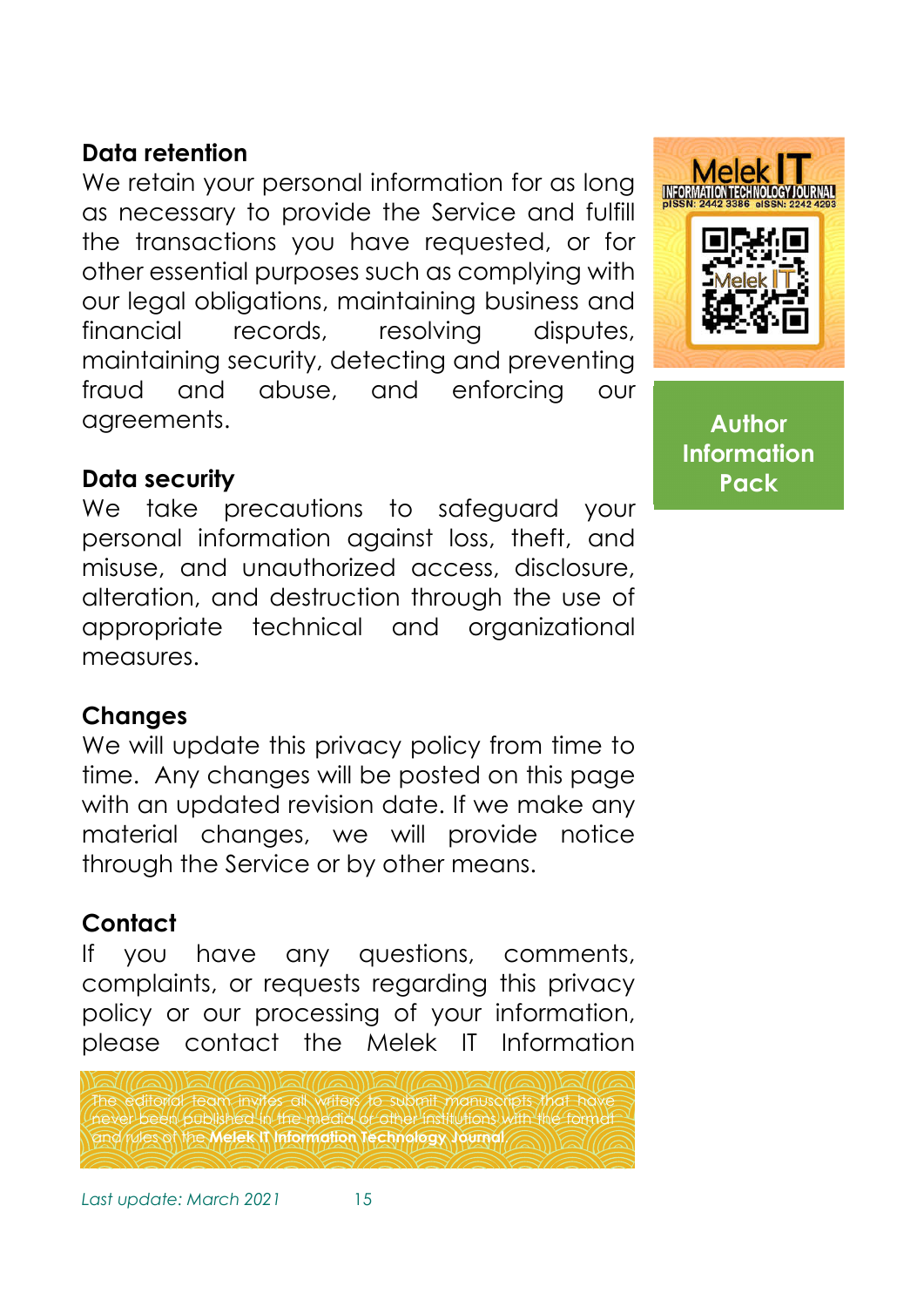Technology Journal Officer via the contact at the bottom of pages or via post:

# **Publication Ethics**

Publication Ethics and Malpractice Statement Melek IT Information Technology Journal, called Melek IT Journal, is committed to upholding the highest standards of publication ethics and takes all possible measures against any publication malpractices. The Editorial Board is responsible for, among others, preventing publication malpractice. Unethical behavior is unacceptable, and Melek IT Journal does not tolerate plagiarism in any form. Authors who submitted articles: affirm that manuscript contents are original. Furthermore, the authors' submission also implies that the manuscript has not been published previously in any language, either wholly or partly, and is not currently submitted for publication elsewhere. Editors, authors, and reviewers, within the Melek IT Information Technology Journal, are to be fully committed to good publication practice and accept the responsibility for fulfilling the following duties and responsibilities, as set by the COPE Code of Conduct for Journal Editors. As part of the Core Practices, COPE has written guidelines on the

The editorial team invites all writers to submit manuscripts that have never been published in the media or other institutions with the format

and rules of the **Melek IT Information Technology Journal**.



**Author Information Pack**

*Last update: March 2021* 16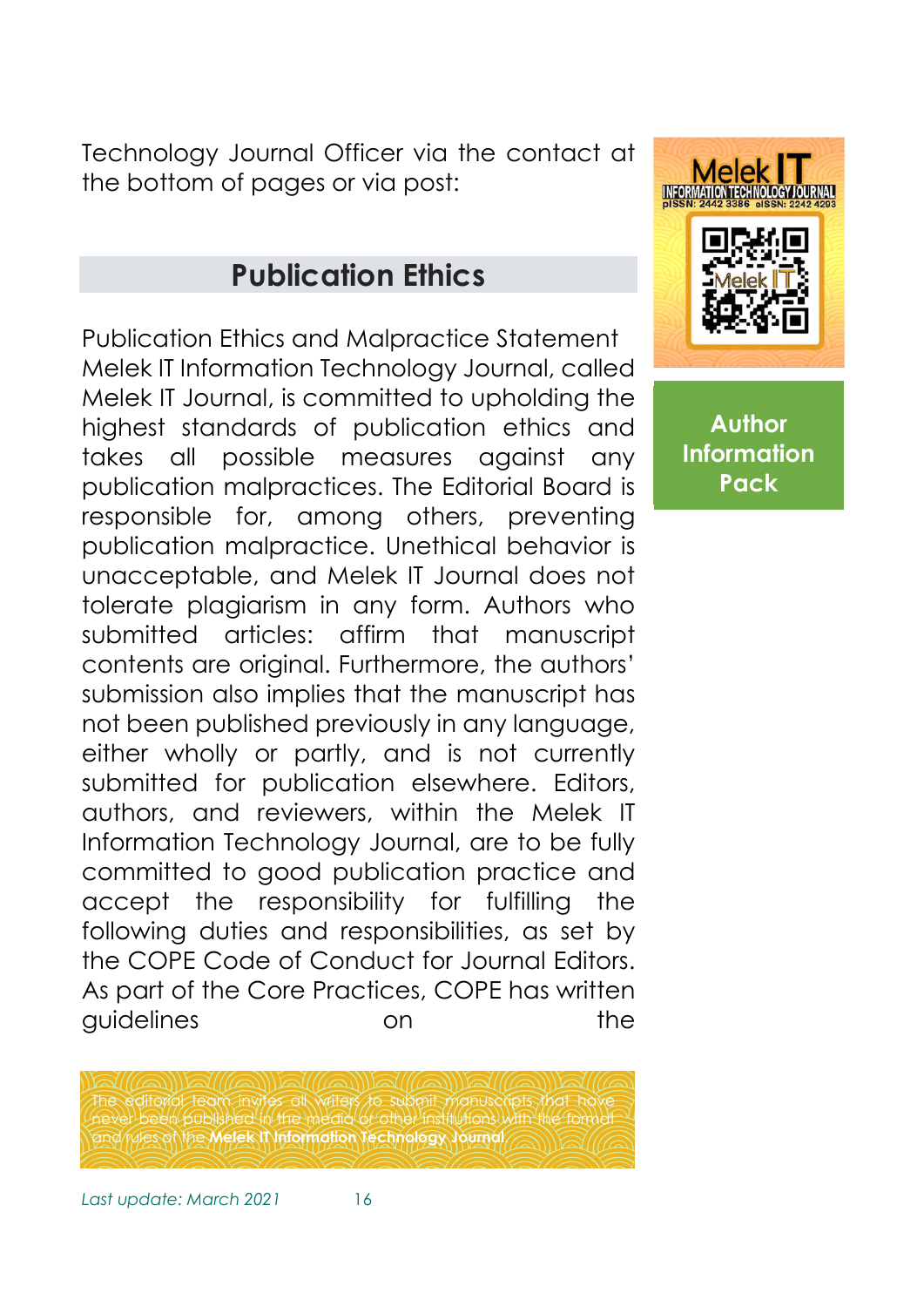http://publicationethics.org/resources/guidelin es.

# **Section A: Publication and authorship**

- 1. All submitted papers are subject to a strict peer-review process by reviewers that are experts in the area of the particular manuscript.
- 2. The review process is double-blind peerreview.
- 3. The factors that are taken into account in the review are relevance, soundness, significance, originality, readability, and language.
- 4. The possible decisions include acceptance, acceptance with revisions, or rejection.
- 5. If authors are encouraged to revise and resubmit a submission, there is no guarantee that the revised submission will be accepted.
- 6. Rejected articles will not be re-reviewed.
- 7. The paper acceptance is constrained by such legal requirements as shall then be in force regarding libel, copyright infringement, and plagiarism.
- 8. No research can be included in more than one publication.

# **Section B: Authors' responsibilities**

1. Authors must certify that their manuscripts are their original work.

Techtorial team invites all writers to submit manuscripts that has never been published in the media or other institutions with the format and rules of the **Melek IT Information Technology Journal**.

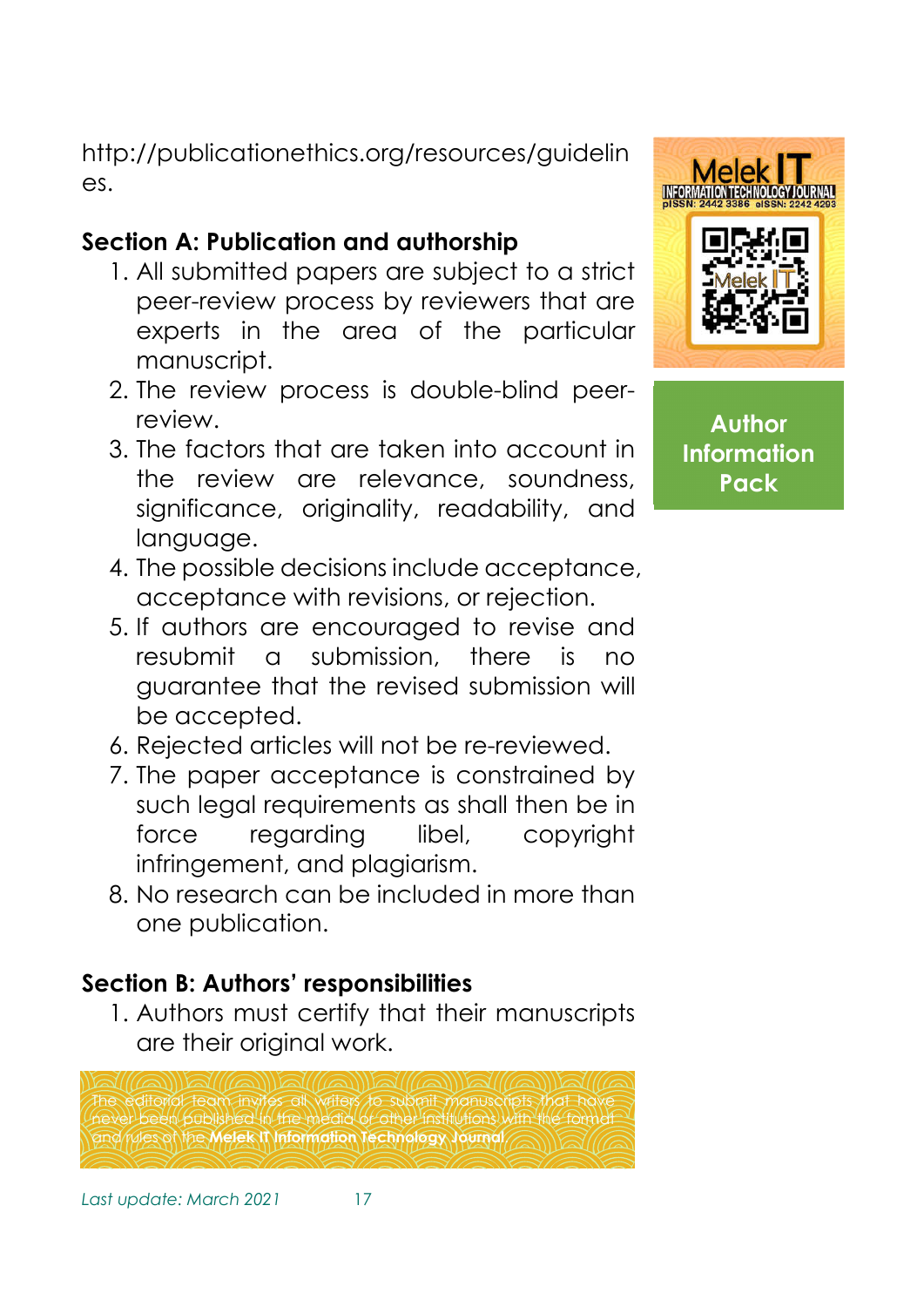- 2. Authors must certify that the manuscript has not previously been published elsewhere.
- 3. Authors must certify that the manuscript is not currently being considered for publication elsewhere.
- 4. The authors must participate in the peerreview process.
- 5. Authors are obliged to provide retractions or corrections of mistakes.
- 6. All Authors mentioned in the paper must have significantly contributed to the research.
- 7. The authors must state that all data in the paper are real and authentic.
- 8. The authors must notify the Editors of any conflicts of interest.
- 9. The authors must identify all sources used in the creation of their manuscript.
- 10. Authors must report any errors they discover in their published paper to the Editors.

# **Section C: Reviewers' responsibilities**

- 1. Reviewers should keep all information regarding papers confidential and treat them as privileged information.
- 2. Reviews should be conducted objectively, with no personal criticism of the author.
- 3. Reviewers should express their views clearly with supporting arguments.

he editorial team invites all writers to submit manuscripts that have never been published in the media or other institutions with the format and rules of the **Melek IT Information Technology Journal**.

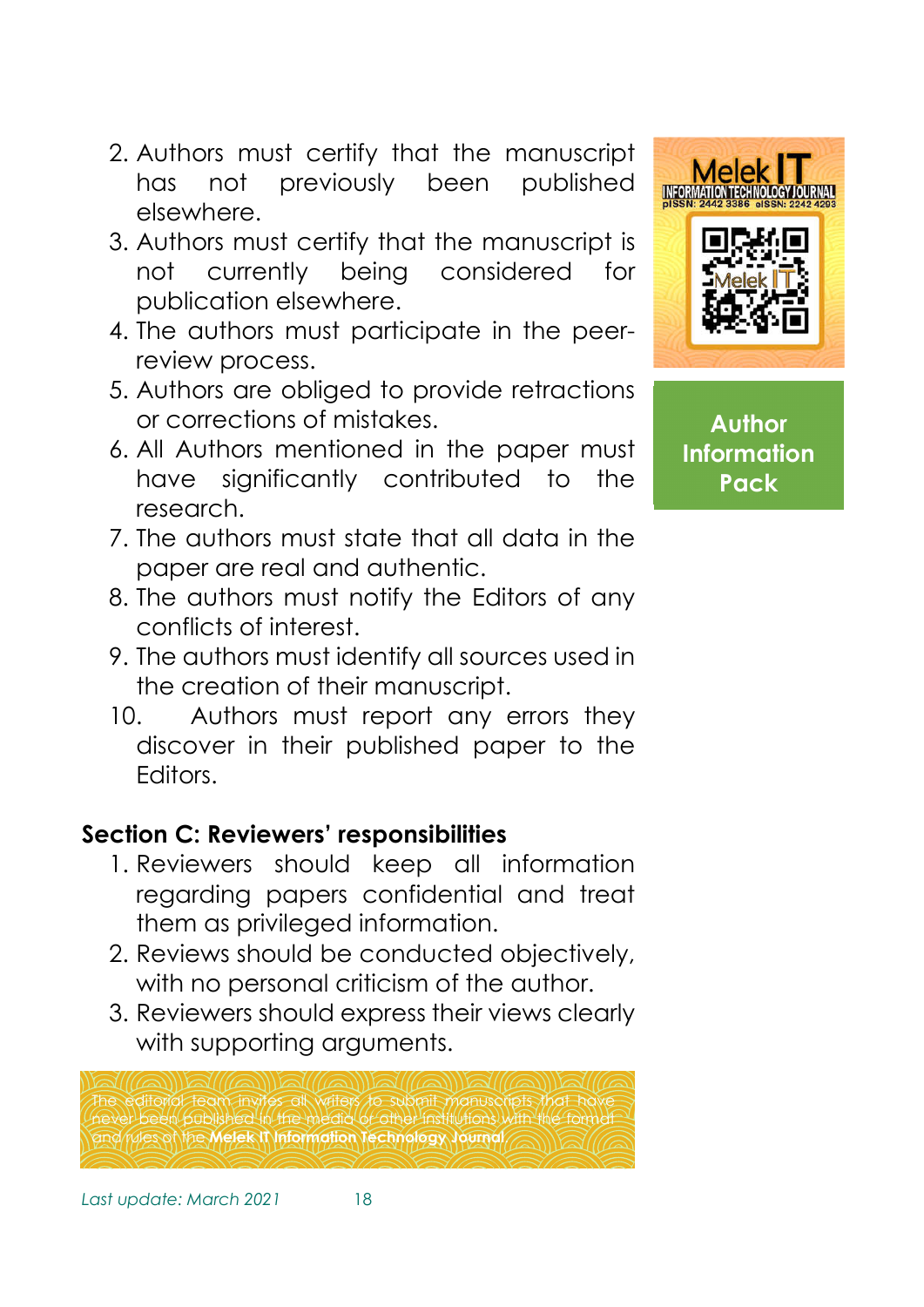- 4. Reviewers should identify relevant published work that has not been cited by the authors.
- 5. Reviewers should also call to the Editor in Chief's attention any substantial similarity or overlap between the manuscript under consideration and any other published paper of which they have personal knowledge.
- 6. Reviewers should not review manuscripts in which they have conflicts of interest resulting from competitive, collaborative, or other relationships or connections with any of the authors, companies, or institutions connected to the papers.



**Author Information Pack**

## **Section D: Editors' responsibilities**

- 1. Editors have complete responsibility and authority to reject/accept an article.
- 2. Editors are responsible for the contents and overall quality of the publication.
- 3. Editors should always consider the needs of the authors and the readers when attempting to improve the publication.
- 4. Editors should guarantee the quality of the papers and the integrity of the academic record.
- 5. Editors should publish errata pages or make corrections when needed.
- 6. Editors should have a clear picture of research funding sources.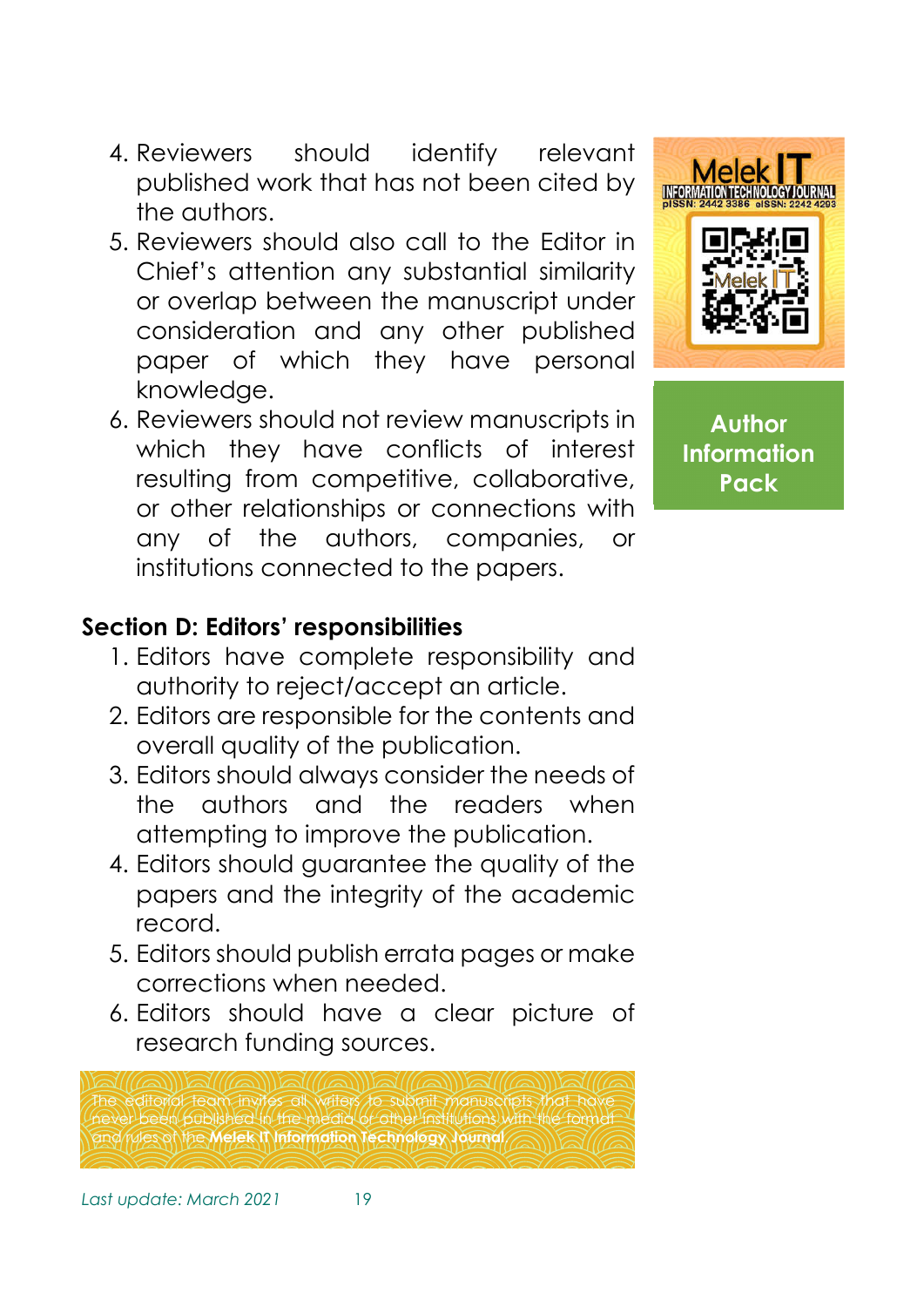- 7. Editors should base their decisions solely on the papers' importance, originality, clarity, and relevance to the publication's scope.
- 8. Editors should not reverse their decisions nor overturn the ones of previous editors without serious reason.
- 9. Editors should preserve the anonymity of reviewers.
- 10. Editors should ensure that all research material they publish conforms to internationally accepted ethical guidelines.
- 11. Editors should only accept a paper when reasonably certain.
- 12. Editors should act if they suspect misconduct, whether a paper is published or unpublished, and make all reasonable attempts to persist in obtaining a resolution to the problem.
- 13. Editors should not reject papers based on suspicions; they should have proof of misconduct.
- 14. Editors should not allow any conflicts of interest between staff, authors, reviewers, and board members.



**Author Information Pack**

# **Open Access Policy**

This journal is an open-access journal that provides immediate, worldwide, barrier-free access to the full text of all published articles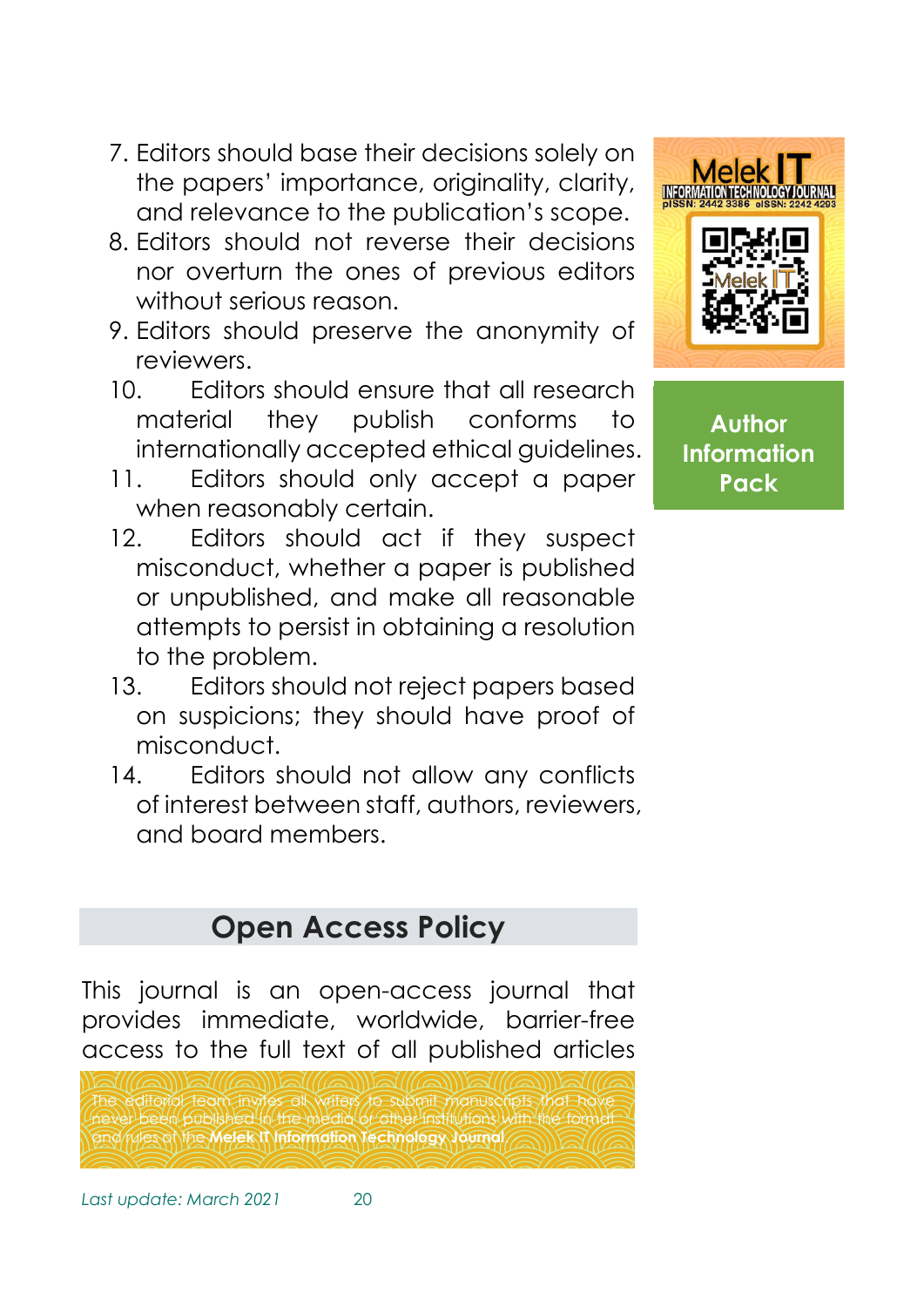without charge readers or their institutions for access. Readers have the right to read, download, copy, distribute, print, search, or link to the full texts of all articles in the Melek IT Information Technology Journal. This journal provides immediate open access to its content on the principle that making research freely available to the public supports a greater global exchange of knowledge.



**Author Information Pack**

# **Peer Review Process**

#### **Peer Review Process**

- 1. Editors first review the submitted manuscript, called initial review by the editors. It will be desk evaluated whether the submitted manuscript is suitable for the Melek IT Information Technology Journal based on focus and scope, similarity score by using Crosscheck-iThenticate, methodological flaw, readability of the articles, and adhering to the submitted paper template.
- 2. Furthermore, the manuscript will be sent to at least three anonymous reviewers(Double-Blind Peer-Review).
- 3. The anonymous reviewers' comments are then sent to the corresponding author for necessary actions and responses. Afterward, the editorial team meeting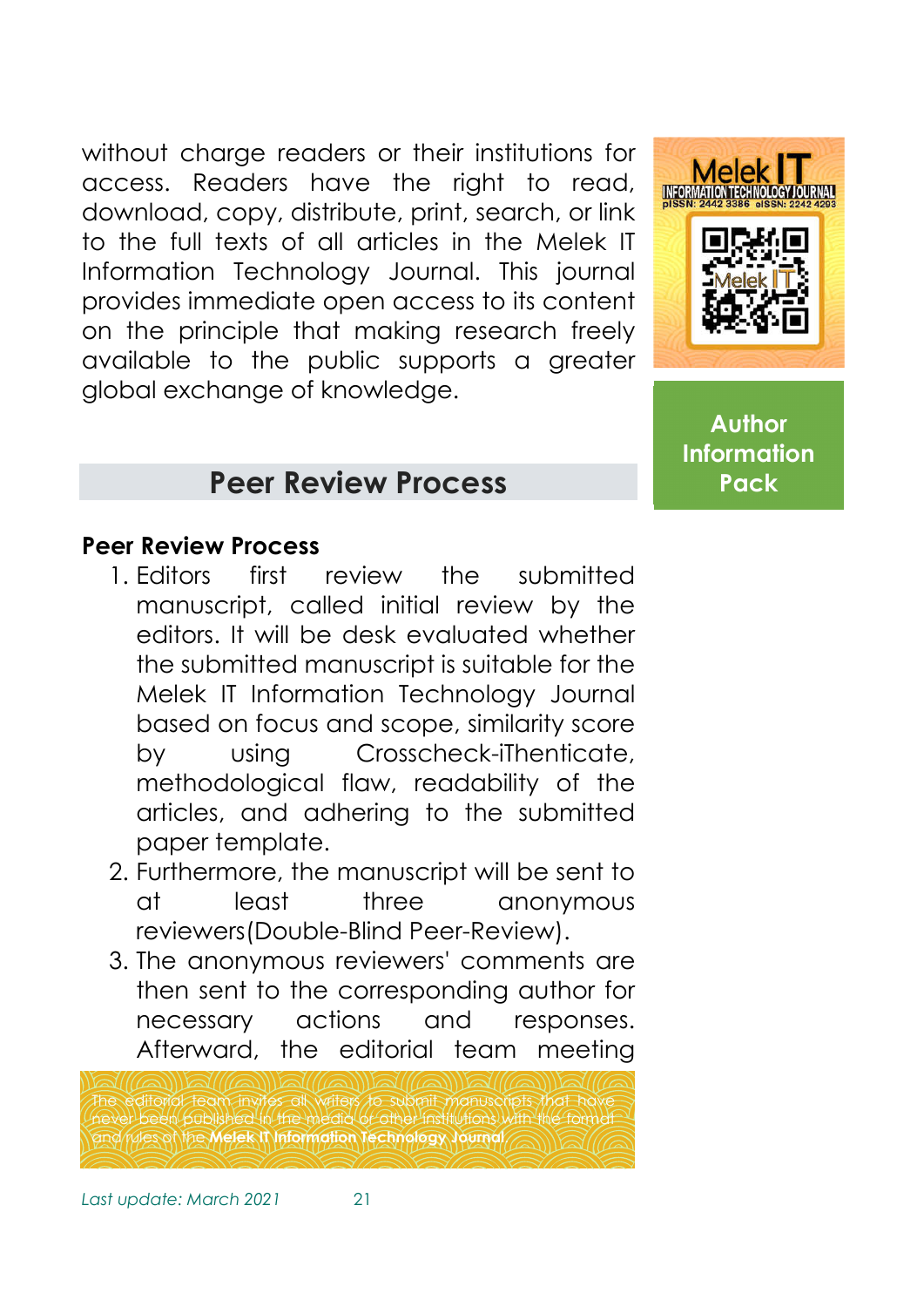suggested the final decision to the revised manuscript by authors.

- 4. Finally, the Editor will send the final decision to the corresponding author.
- 5. The accepted manuscript then continued to the copyediting and layout editing process to prepare the camera-ready paper.

# **Review Outcomes**

Utilizing feedback from the peer review process, the Editor will make a final publication decision. The review process will take approximately 4 to 8 weeks. Decisions categories include:

- 1. Reject Rejected manuscripts will not be published, and authors will not have the opportunity to resubmit a revised version of the manuscript to Melek IT Journal.
- 2. Resubmit for Review– The submission needs to be re-worked, but with significant changes, it may be accepted. However, It will require a second round of review.
- 3. Accept with Revisions Manuscripts receiving an accept-pending-revisions decision will be published in IJAIN under the condition that Minor or Major modifications are made. Revisions will be reviewed by an editorial team to ensure necessary updates are made prior to publication.

he editorial team invites all writers to submit manuscripts that have never been published in the media or other institutions with the format and rules of the **Melek IT Information Technology Journal**.

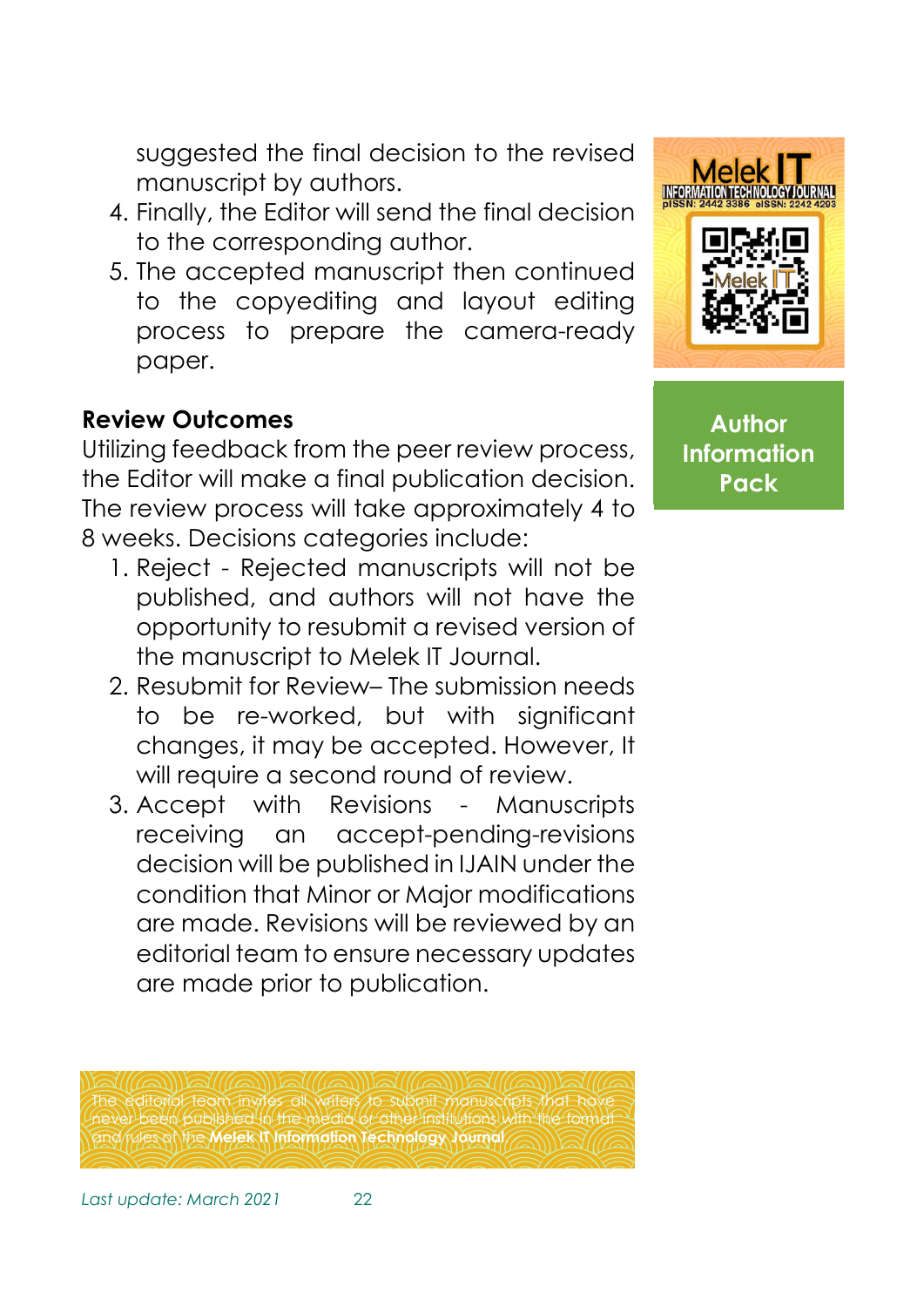4. Accept - Accepted manuscripts will be published in the current form, with no further modifications required.

# **Correspondence**

All correspondence concerning manuscripts should be directed to the Editor of Melek IT Journal and cc to melekit@uwks.ac.id. The Editor will direct all correspondence to the lead author; the lead author is responsible for sharing communications with other authors. Beyond communication concerning the review, manuscripts accepted for publication may require additional correspondence to complete copyediting and layout editing.



**Author Information Pack**

# **Authors Fees**

This journal charges the following author fees.

- $\checkmark$  Article Submission: 0.00 (IDR)
- $\checkmark$  Authors are NOT required to pay an Article Submission Fee.
- Article processing charges (APCs) / Article Publication Fee: 200.000 (IDR)

This journal charge the article publication fee (with PayPal or Transfer processing fee, is 6% of the amount) for supporting the cost of wide open access dissemination of research results, managing the various costs associated with handling and editing of the submitted